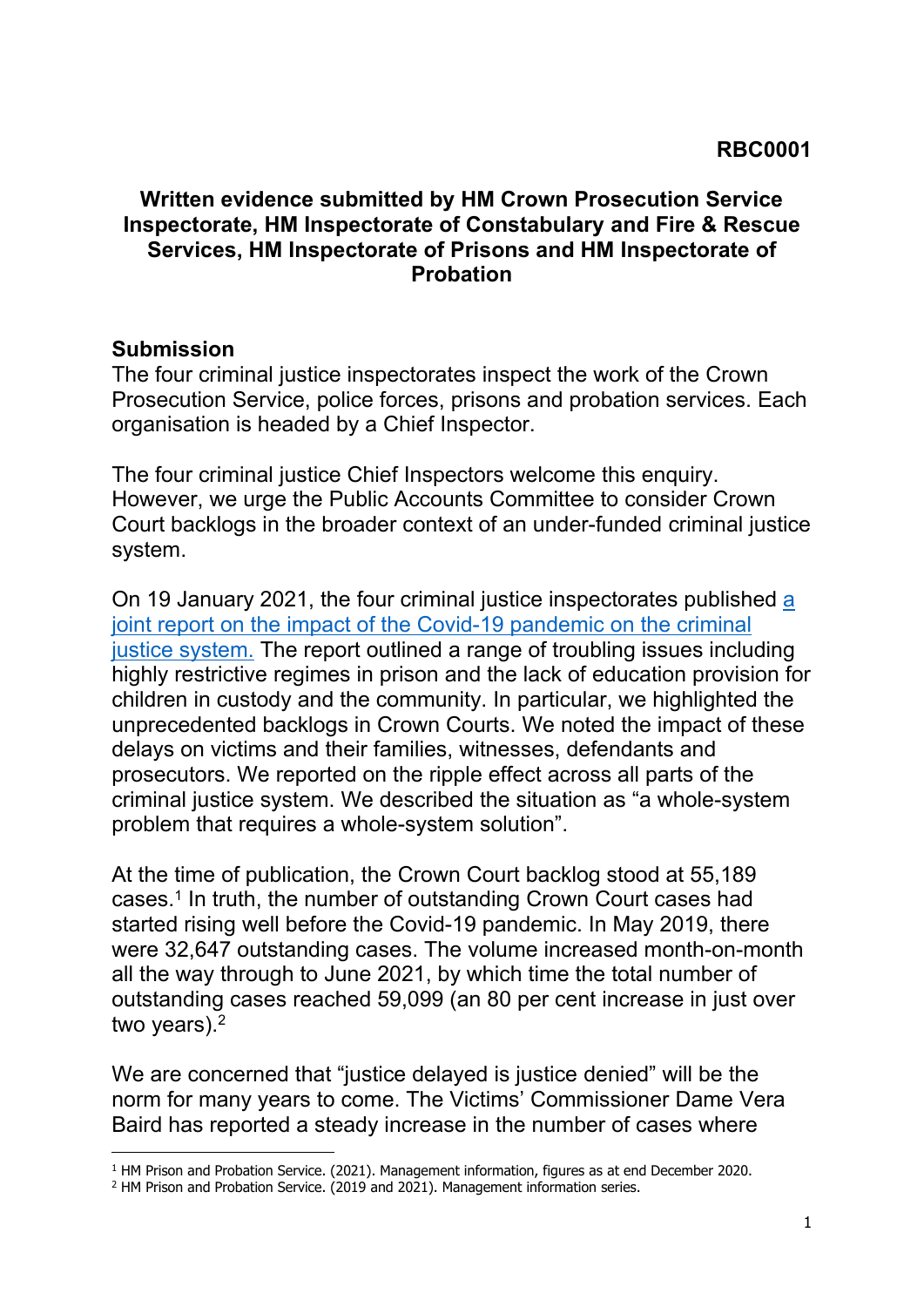victims withdraw before charges are brought; the rate has increased from nine per cent  $(2014/15)$  to 26 per cent  $(2020/21).$ <sup>3</sup> We agree with her assessment that "Excessive delays in getting cases to trial may only exacerbate this trend." If fewer people get their day in court – victims and defendants alike – is justice really being served?

It is worth noting that females are already less likely than males to think the criminal justice system is fair (57.3 per cent versus 63.4 per cent).<sup>4</sup> Crown Court delays are likely to have a detrimental effect on the lives of women and girls who are more likely to be victims of crimes such as rape, sexual abuse and domestic abuse. Inaction could further erode public trust at a time when criminal justice services should be demonstrating their commitment to tackling violence against women and girls.

The government's pledge to recruit 20,000 more police officers will also lead to more arrests and charges. This is likely to increase Crown Court backlogs and add further pressure to the system.

We recognise steps have been taken to increase sitting days and open more Nightingale Courts for socially-distanced hearings. These are positive measures, but are unlikely to bring down the volume of Crown Court cases quickly.

Crown Court delays are, of course, only one symptom of a stretched criminal justice system. As Sir Thomas Winsor noted in his evidence to the [Justice](https://committees.parliament.uk/event/3174/formal-meeting/) [Committee](https://committees.parliament.uk/event/3174/formal-meeting/) (19 January 2021): "We should also acknowledge that before the pandemic, the criminal justice system was in a severely distressed condition. Criminal defence resources were weak; legal aid rates are at chronically low levels. There were very severe [Crown Court] delays already, decaying buildings, a crumbling infrastructure, understaffing and inadequate resourcing in all sorts of respects, and the pandemic has made things worse."

Therefore, we urge the Public Accounts Committee to consider these delays in the context of a generally under-funded system and the broader, long term impacts of the Covid-19 pandemic. At the time of writing, we await the Budget and Spending Review. All parts of the criminal justice system – including the courts – need substantial and ongoing funding to address many years of underinvestment.

<sup>3</sup> Victims' Commissioner. (2021). Annual report of the Victims' Commissioner 2020 to 2021.

<sup>4</sup> Office for National Statistics. (2020). Women and the criminal justice system 2019.